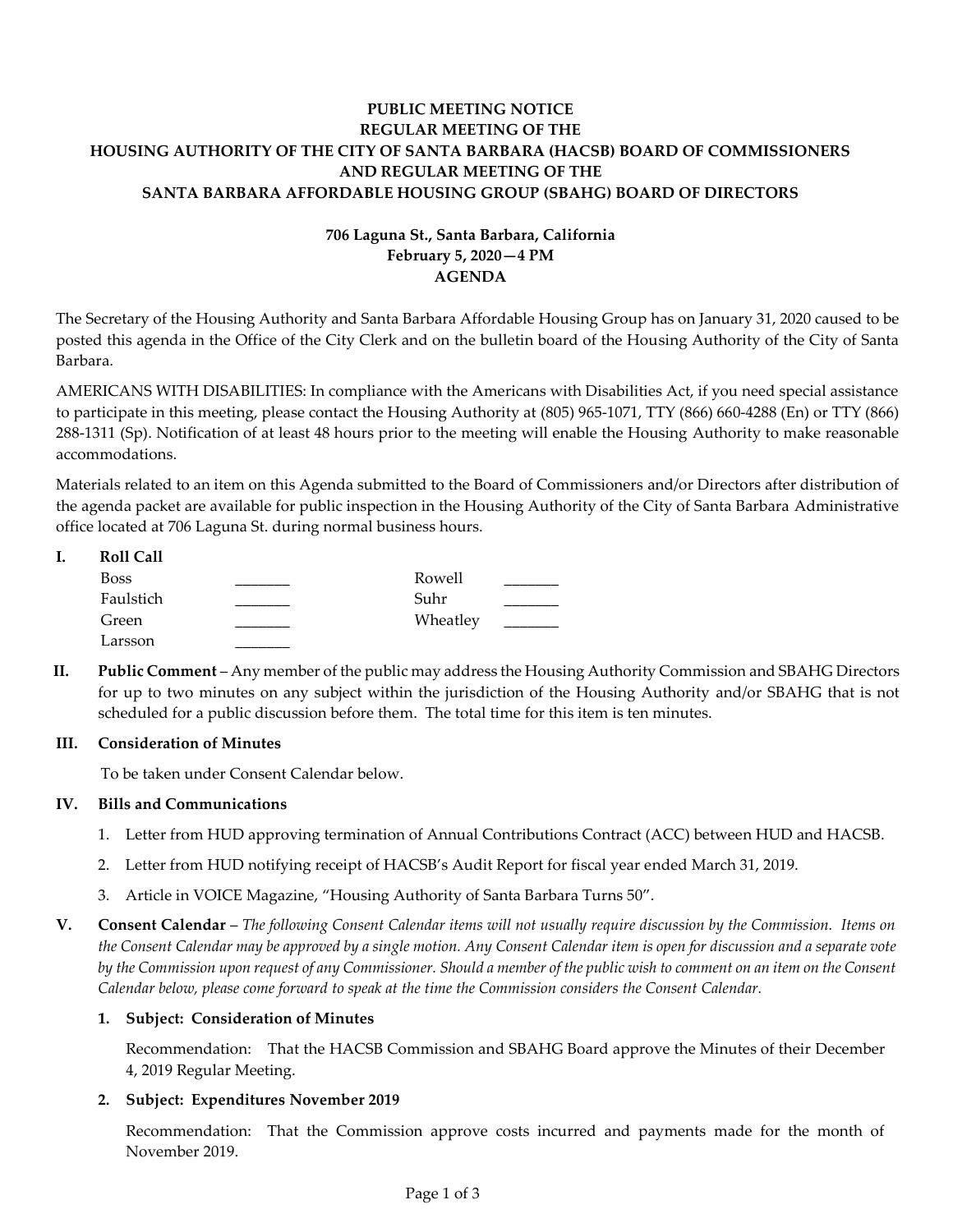### **3. Subject: Expenditures December 2019**

[Recommendation: That the Commission approve costs incurred and payments made for the month of](https://hacsb.org/download/meetings_2020/items/02_february/Item-V.3.pdf)  December 2019.

### **4. Subject: Investment Report for the Quarter Ended December 31, 2019**

[Recommendation: That the Commission: \(1\) review and order filed the quarterly investment report for](https://hacsb.org/download/meetings_2020/items/02_february/Item-V.4.pdf) quarter ended December 31, 2019.

### **VI. Report of Executive Director**

## **1. Subject: 2020 NAHRO Legislative Conference**

[Recommendation: That the Commission authorize the attendance of two staff members and up to four](https://hacsb.org/download/meetings_2020/items/02_february/Item-VI.1.pdf)  Commissioners to attend the National Association of Housing and Redevelopment Officials (NAHRO) 2020 Legislative Conference to be held in Washington, D.C., April 7 to March 30.

### **2. Subject: Approval of Extension of General Counsel Contract with Price, Postel & Parma LLP**

[Recommendation: That the Commission approve the Extension of Contract for Legal Services with Price, Postel](https://hacsb.org/download/meetings_2020/items/02_february/Item-VI.2.pdf)  & Parma LLP and authorize the Housing Authority's Executive Director/CEO to execute same on behalf of the Authority.

# **[3. Subject: Contract with New Beginnings Counseling Center \(NBCC\) for the Administration of a Supportive](https://hacsb.org/download/meetings_2020/items/02_february/Item-VI.3.pdf)  Services Program at Johnson Court**

Recommendation: That the Commission: (1) approve a contract with NBCC for the period of February 15, 2020 to February 14, 2021 in the amount of \$74,408 for a Veterans Supportive Services Program at Johnson Court; (2) waive the Housing Authority's procurement procedure for selection of services; and (3) authorize the Executive Director, or his designee, to execute said amendment on behalf of the Housing Authority.

#### **4. Subject: Development Update**

Recommendation: That the Commission receive a verbal report on the status of developments in planning and/or under construction

#### **VII. Treasurer's Report**

# **1. Subject: Approval of Housing Authority of the City of Santa Barbara Quarterly Financial Statements for the Quarter Ended December 31, 2019**

[Recommendation: That the Commission review and order filed the quarterly financial statements for the](https://hacsb.org/download/meetings_2020/items/02_february/Item-VII.1.pdf)  quarter ended December 31, 2019.

# **2. [Subject: Approval of Santa Barbara Affordable Housing Group Quarterly Financial Statements for the](https://hacsb.org/download/meetings_2020/items/02_february/Item-VII.2.pdf)  Quarter Ended December 31, 2019**

Recommendation: That the Board review and order filed the quarterly financial statements for the quarter ended December 31, 2019.

#### **VIII. Committee Reports** – None

#### **IX. Unfinished Business** – None

#### **X. New Business**

**1. Subject: Census 2020**

[Recommendation: That the Commission: \(1\) receive a presentation on the 2020 Census as it relates to affordable](https://hacsb.org/download/meetings_2020/items/02_february/Item-X.1.pdf)  housing funding and other essential safety net programs; and (2) adopt a resolution supporting the local and state 2020 Census efforts.